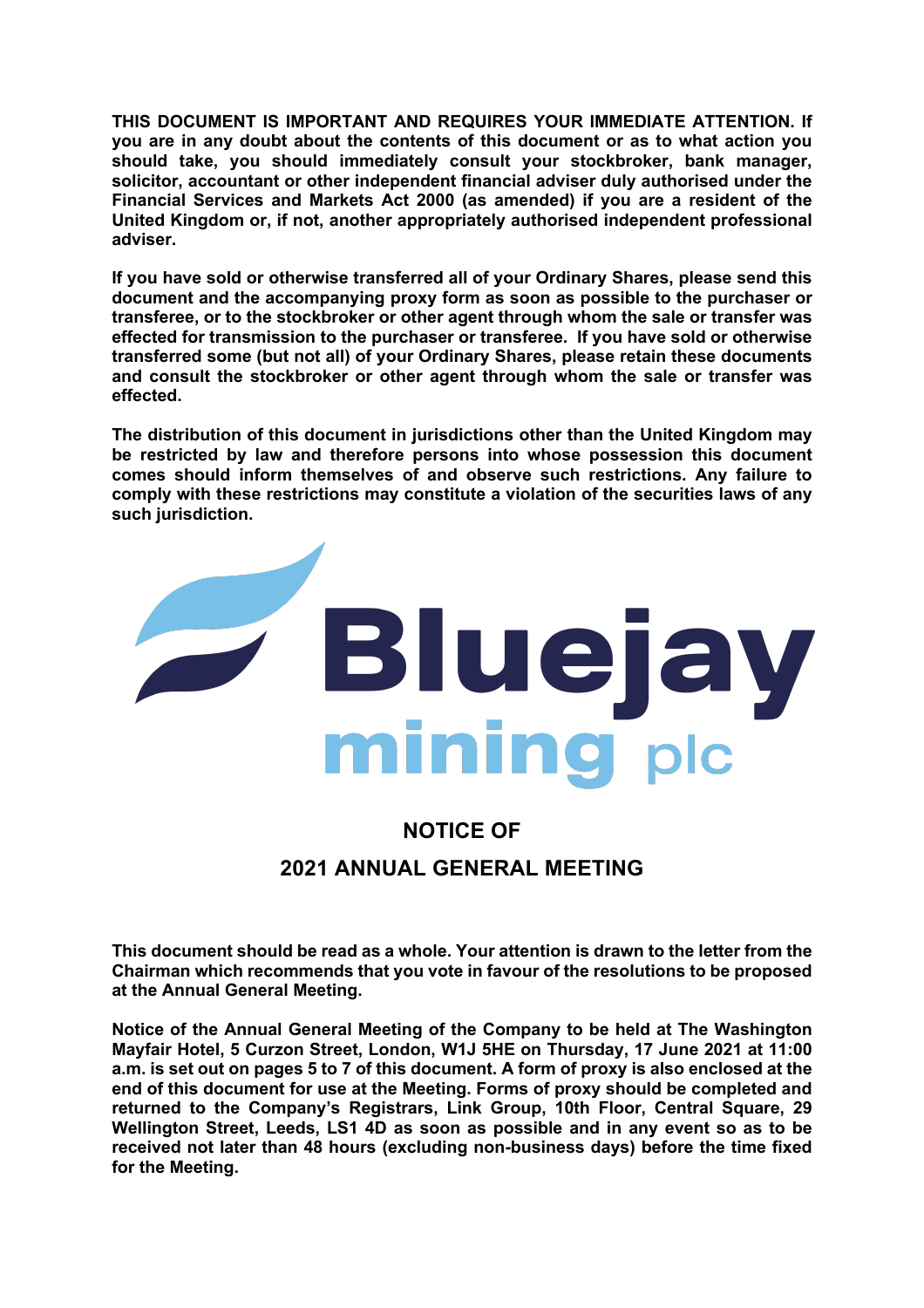Completion and return of the form of proxy will not preclude Shareholders from attending and voting at the Meeting should they so wish. For full details on proxy appointments, see the notes to the Notice of Annual General Meeting and accompanying form of proxy.

Copies of this document are available from the Company's registered office at 7-9 Swallow Street, London, W1B 4DE from the date of this document until the date of the Meeting. This document will also be available for download from the Company's website: www.bluejaymining.com/.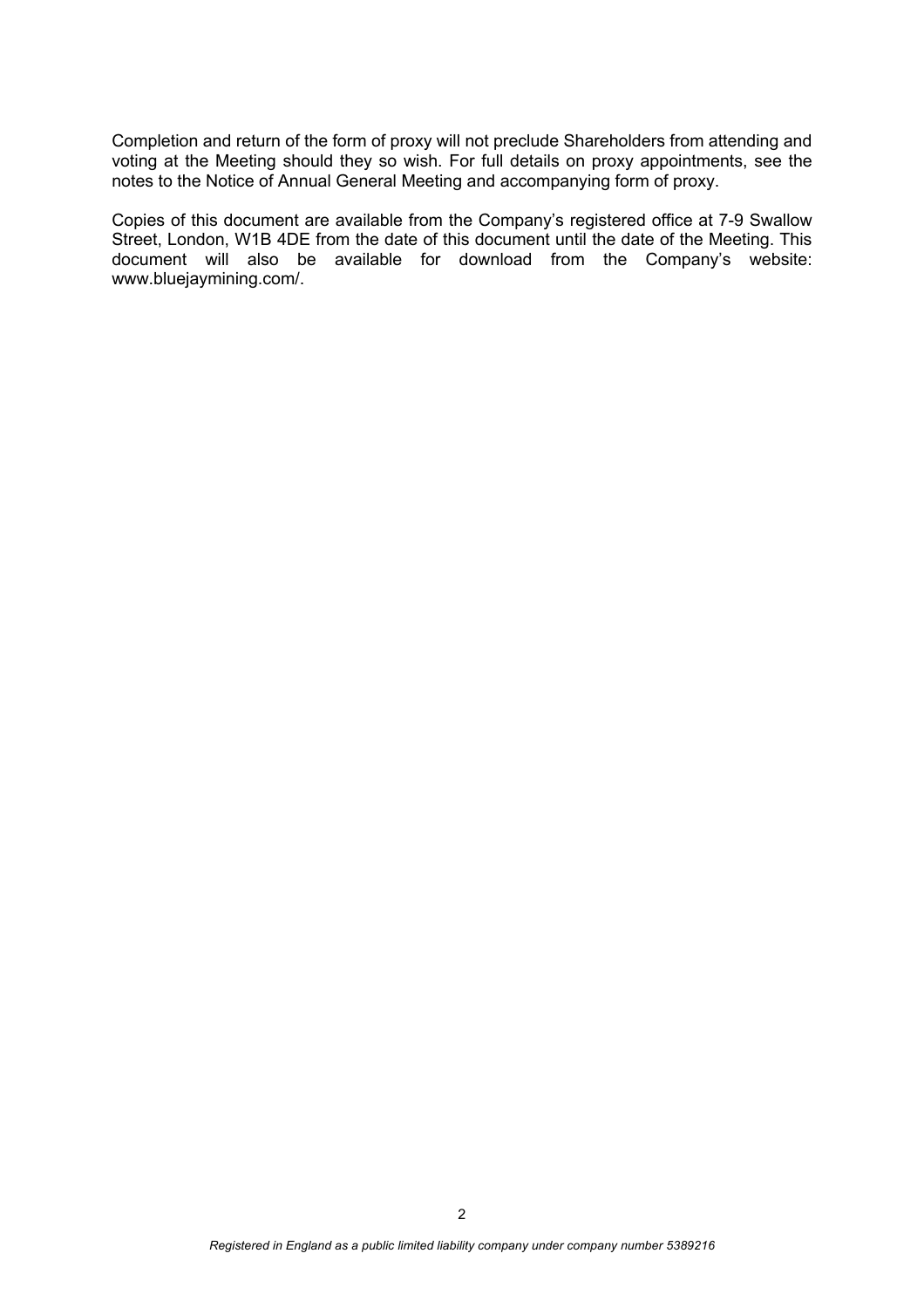

Registered Office 2nd Floor 7-9 Swallow Street London W1B 4DE

24 May 2021

# **To the Shareholders and, for information only, to the Option and Warrant Holders Notice of Annual General Meeting**

Dear Shareholder,

I am writing to explain the resolutions to be proposed at this year's Annual General Meeting which is to be held at 11:00 a.m. on 17 June 2021 at The Washington Mayfair Hotel, 5 Curzon Street, London, W1J 5HE ("**AGM**"). The resolutions are set out in the Notice of Annual General Meeting on pages 5 to 7 of this document.

# **COVID-19 and AGM proceedings**

We are keen to welcome Shareholders in person to our AGM this year, particularly given the constraints we faced in 2020 due to the COVID-19 pandemic. We are therefore proposing to welcome the maximum number of Shareholders we are able within safety constraints and in accordance with government guidelines.

Shareholders intending to attend the AGM, should this be possible, are asked to register their intention as soon as practicable by emailing agm@bluejaymining.com**.**

Given the uncertainty around whether Shareholders will be able to attend the AGM, because of potentially tighter restrictions due to a change in the situation with the COVID-19 pandemic, we encourage all Shareholders to complete and return a completed proxy form appointing me, as the Chair of the Meeting, as their proxy. This will ensure that your vote will be counted if ultimately you (or any other proxy you might otherwise appoint) are not able to attend the Meeting.

The UK government may change current guidelines or implement further measures relating to the holding of general meetings prior to the AGM. Any changes to the AGM (including the arrangements outlined above) will be made available on the Company's website at www.bluejaymining.com and by means of the Regulatory Information Service.

# **Ordinary business at the AGM**

# Resolution 1 – Annual Report and Accounts

This is an ordinary resolution to receive and adopt the audited Statement of Accounts and the Reports of the Directors and the Auditors of the Company for the period ended 31 December 2020.

# Resolution 2 – Re-appointment of Director

The Board recommends the re-appointment of Michael Hutchinson, who retires by rotation in accordance with article 80 of the Company's Articles of Association and offers himself for reappointment.

# Resolution 3 – Re-appointment of Director

The Board recommends the re-appointment of Johannus Hansen who was appointed since the last AGM and retires by rotation in accordance with article 80 of the Company's Articles of Association and offers himself for re-appointment.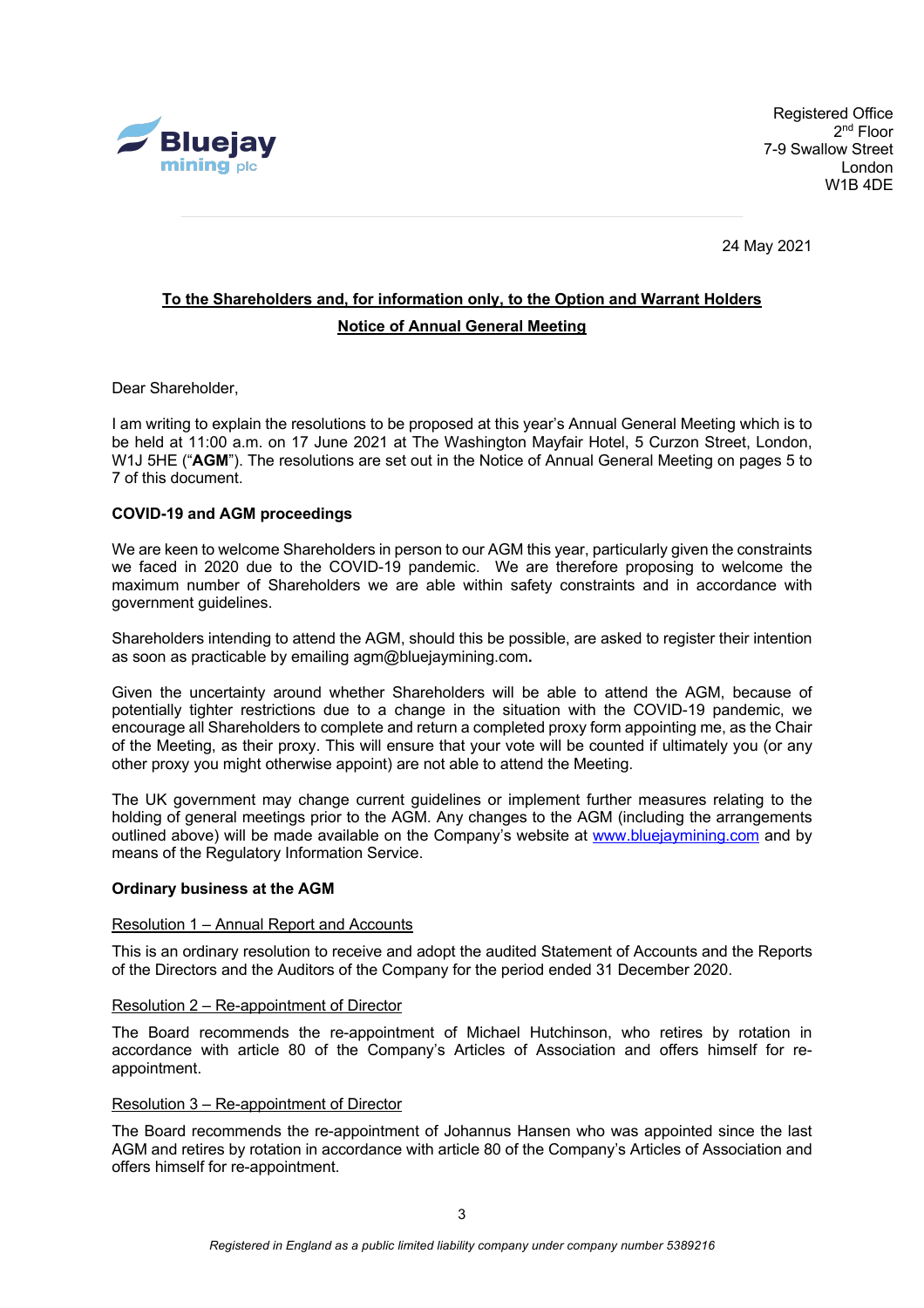#### Resolution 4 - Auditors' reappointment and remuneration

The resolution relating to the auditors' re-appointment and remuneration are usual business for the Annual General Meeting.

#### Resolution 5 – Section 551 authority

This is an Ordinary Resolution authorising the directors to allot and issue ordinary shares and grant rights to subscribe for shares up an aggregate nominal value of £9,700, being approximately 10 per cent. of the share capital of the Company. The authority will expire at the commencement of the next Annual General Meeting following this meeting or 30 June 2022, whichever is the earlier to occur.

#### **Special business at the AGM**

#### Resolution 6 – Section 570 authority and dis-application of Section 561(1)

This is a Special Resolution authorising the directors to issue equity securities wholly for cash on a nonpre-emptive basis pursuant to the authority conferred by resolution number 5 above. This will allow the Board to allot shares without recourse to the Shareholders so that it can move quickly from time to time as it deems appropriate. This authority will expire at the commencement of the next Annual General Meeting following this meeting or 30 June 2022, whichever is the earlier to occur.

#### **Form of Proxy**

A Form of Proxy for use at the AGM is enclosed. Please complete and sign the Form of Proxy and return it to the Company's Registrars so as to arrive no later than 48 hours before the time fixed for the AGM.

The return of the Form of Proxy will not, however, prevent you from attending the AGM and voting in person should you wish to do so.

#### **Board Recommendation**

The Board considers that each of the Ordinary Resolutions and the Special Resolutions is in the best interests of the Company and its Shareholders as a whole and it unanimously recommends to Shareholders that they should vote in favour of each of them.

Yours faithfully

**Roderick McIllree Chairman**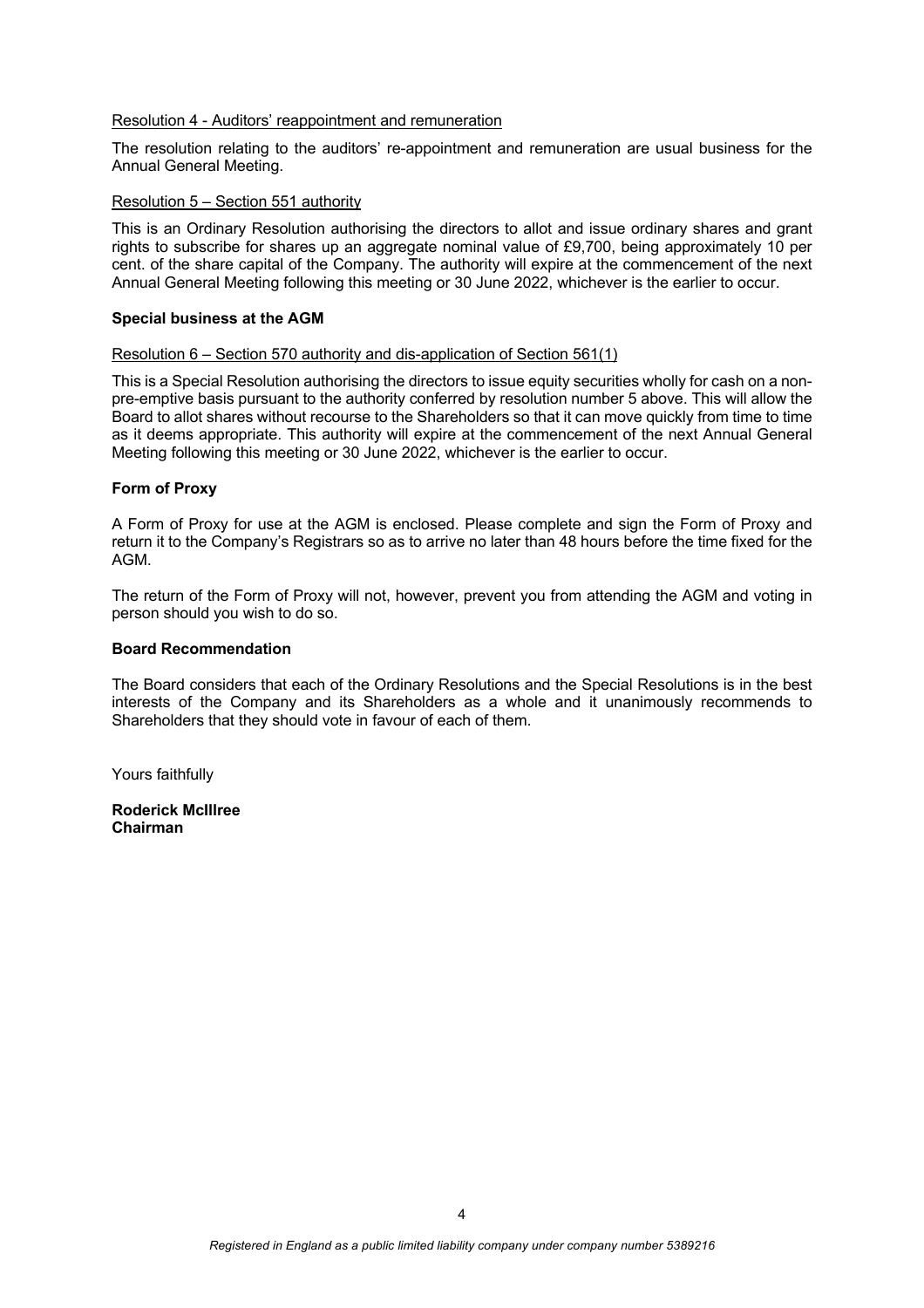# **BLUEJAY MINING PLC**

*(incorporated and registered in England and Wales no. 05389216)*

# **NOTICE OF ANNUAL GENERAL MEETING**

**NOTICE IS HEREBY GIVEN** that the Annual General Meeting (the "**Meeting"**) of Bluejay Mining plc ("**the Company**") will be held on 17 June 2021 at 11:00 a.m. at The Washington Mayfair Hotel, 5 Curzon Street, London, W1J 5HE for the purpose of considering and, if thought fit, passing the following resolutions, of which resolutions 1 to 5 (inclusive) will be proposed as ordinary resolutions and resolution 6 as a special resolution:

# **ORDINARY BUSINESS**

- Resolution 1: To receive and consider the Annual Report and Accounts for the period ended 31 December 2020 together with the Directors' Report and Auditors' Report thereon.
- Resolution 2: To re-appoint Michael Hutchinson, who retires by rotation in accordance with article 80 of the Company's Articles of Association, as a Director of the Company.
- Resolution 3: To re-appoint Johannus Hansen, who was appointed since the last AGM and retires by rotation in accordance with article 80 of the Company's Articles of Association, as a Director of the Company.
- Resolution 4: To re-appoint PKF Littlejohn LLP as auditors of the Company to act as such until the conclusion of the next Annual General Meeting of the Company at which the accounts are laid before the members and to authorise the Directors of the Company to fix their remuneration.
- Resolution 5: THAT, in accordance with section 551 of the Companies Act 2006 ("**CA 2006**"), the Directors be generally and unconditionally authorised to allot shares in the Company and to grant rights to subscribe for, or to convert any security into, shares in the Company (the "**Rights**") up to an aggregate nominal amount of £9,800.00 provided that this authority shall, unless renewed, varied or revoked by the Company, expire on the commencement of the next Annual General Meeting of the Company or 30 June 2022, whichever is earlier to occur, save that the Company may, before such expiry, make offer(s) or enter agreement(s) which would or might require shares to be allotted or Rights to be granted after such expiry and the Directors may allot shares or grant Rights in pursuance of such offers or agreements notwithstanding that the authority conferred by this resolution has expired; and all unexercised authorities previously granted to the Directors to allot shares and grant Rights be and are hereby revoked.

# **SPECIAL BUSINESS**

- Resolution 6: THAT, conditional on the passing of Resolution 5 above, and in accordance with section 570 of the CA 2006, the Directors be generally empowered to allot equity securities (as defined in section 560 of the CA 2006) for cash pursuant to the authority conferred by Resolution 5 or by way of a sale of treasury shares, as if section 561(1) of the CA 2006 did not apply to any such allotment, provided that this power shall be limited to:
	- (a) the allotment of equity securities in connection with an offer of equity securities to the holders of ordinary shares in proportion (as nearly as may be practicable) to their respective holdings; and to holders of other equity securities as required by the rights of those securities or as the Directors otherwise consider necessary, but subject to such exclusions or arrangements as the Directors may deem necessary or expedient in relation to the treasury shares, fractional entitlements, record dates, arising out of any legal or practical problems under the laws of any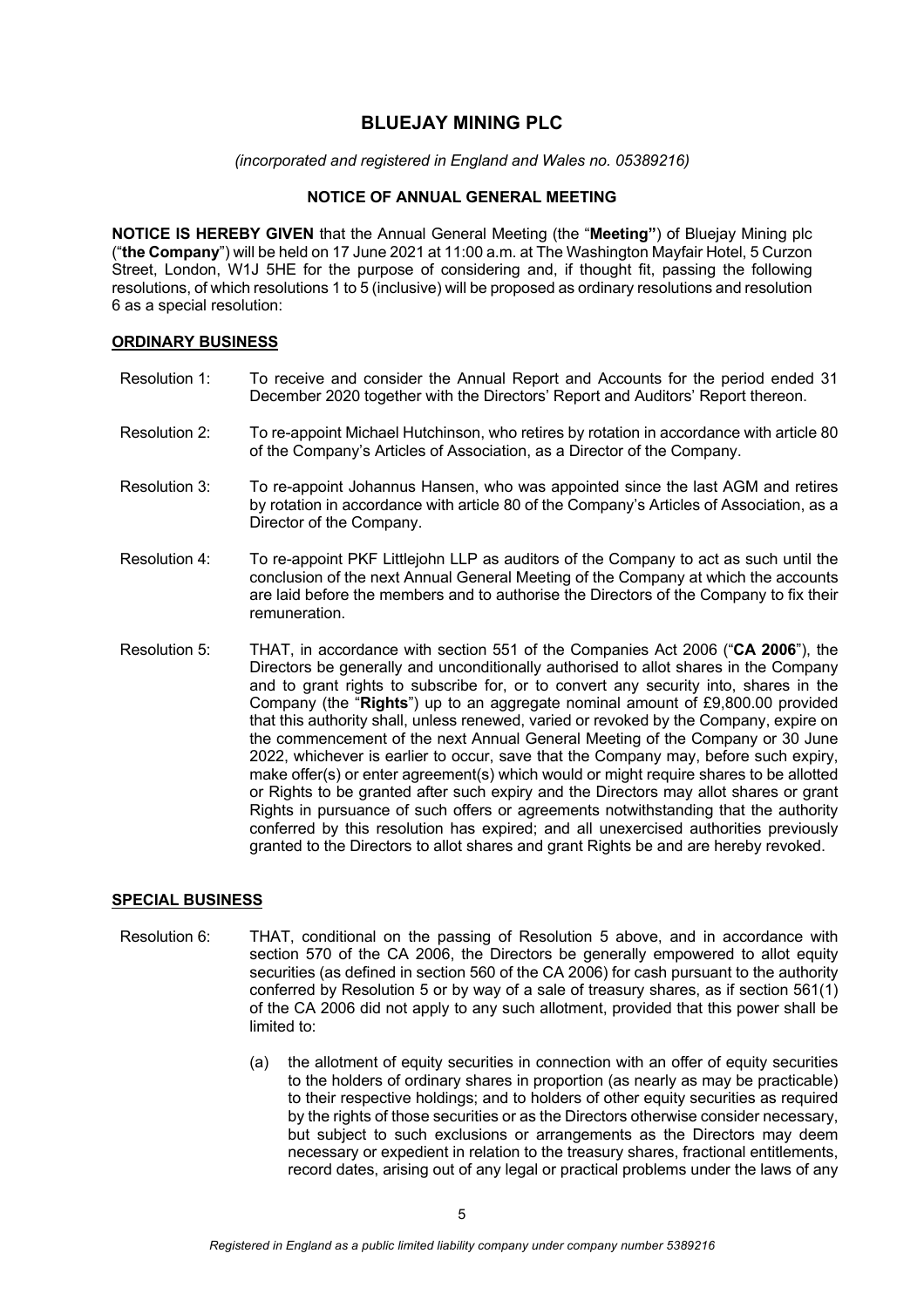overseas territory or the requirements of any regulatory body or stock exchange; and

(b) the allotment of equity securities (otherwise than pursuant to sub paragraph (a) above) up to an aggregate nominal amount of £9,800; and provided that this power shall expire on the commencement of the next Annual General Meeting of the Company or 30 June 2022, whichever is earlier to occur (unless renewed, varied or revoked by the Company prior to or on that date) save that the Company may, before such expiry, make offer(s) or agreement(s) which would or might require equity securities to be allotted after such expiry and the Directors may allot equity securities in pursuance of any such offers or agreements notwithstanding that the power conferred by this resolution has expired.

By Order of the Board

Westend Corporate LLP *Company Secretary* 

Dated: 24 May 2021 Registered office: 2nd Floor 7-9 Swallow Street London W1B 4DE

*Notes:* 

- 1 A member of the Company entitled to attend, speak and vote at the meeting convened by this notice may appoint one or more proxies to attend, speak and vote in his place. A proxy need not be a member of the Company. A form of proxy is enclosed for use at this meeting.
- 2 Completing and returning a form of proxy does not preclude a member from attending and voting at the Meeting.<br>2 To be valid a form of proxy and if applicable any authority under which it is signed or a potarially certifi
- 3 To be valid, a form of proxy and, if applicable, any authority under which it is signed, or a notarially certified copy of such authority must be lodged at Link Group, 10th Floor, Central Square, 29 Wellington Street, Leeds, LS1 4D not later than 11:00 a.m. on 15 June 2021. A form of proxy is enclosed.
- 4 Alternatively, if you are a member of CREST, you may register the appointment of a proxy by using the CREST electronic proxy appointment service. Further details are contained below.

CREST members who wish to appoint a proxy or proxies through the CREST electronic proxy appointment service may do so for the Annual General Meeting and any adjournment(s) thereof by using the procedures, and to the address, described in CREST Manual (available via www.euroclear.com/CREST) subject to the provisions of the Company's articles of association. CREST personal members or other CREST sponsored members, and those CREST members who have appointed a voting service provider(s), should refer to their CREST sponsor or voting service provider(s), who will be able to take the appropriate action on their behalf.

In order for a proxy appointment or instruction made using the CREST service to be valid, the appropriate CREST message (a "CREST Proxy Instruction") must be properly authenticated in accordance with Euroclear UK and Ireland Limited's ('Euroclear') specifications and must contain the information required for such instructions, as described in the CREST Manual.

The message, regardless of whether it constitutes the appointment of a proxy or an amendment to the instruction given to a previously appointed proxy, must, in order to be valid, be transmitted so as to be received by the issuer's agent (RA10) by the latest time(s) for receipt of proxy appointments specified in the notice of the Annual General Meeting. For this purpose, the time of receipt will be taken to be the time (as determined by the time stamp applied to the message by the CREST Applications Host) from which the issuer's agent is able to retrieve the message by enquiry to CREST in the manner prescribed by CREST. After this time any change of instructions to proxies appointed through CREST should be communicated to the appointee through other means.

CREST members and, where applicable, their CREST sponsors or voting service provider(s) should note that Euroclear does not make available special procedures in CREST for any particular messages. Normal system timings and limitations will therefore apply in relation to the input of CREST Proxy Instructions. It is the responsibility of the CREST member concerned to take (or, if the CREST member is a CREST personal member or sponsored member or has appointed a voting service provider(s), to procure that his CREST sponsor or voting service provider(s) take(s)) such action as shall be necessary to ensure that a message is transmitted by means of the CREST system by any particular time. In this connection, CREST members and, where applicable, their CREST sponsors or voting service provider(s) are referred, in particular, to those sections of the CREST Manual concerning practical limitations of the CREST system and timings.

The Company may treat as invalid a CREST Proxy Instruction in the circumstances set out in Regulation 35(5)(a) of the Uncertificated Securities Regulations 2001.

5 For the purposes of determining who is entitled to attend or vote (whether on a show of hands or a poll) at the meeting a person must be entered on the register of members not later than close of business on 15 June 2021, or if the meeting is adjourned, you must be entered on the register at close of business on the date which is two days prior to the date of any adjourned meeting.